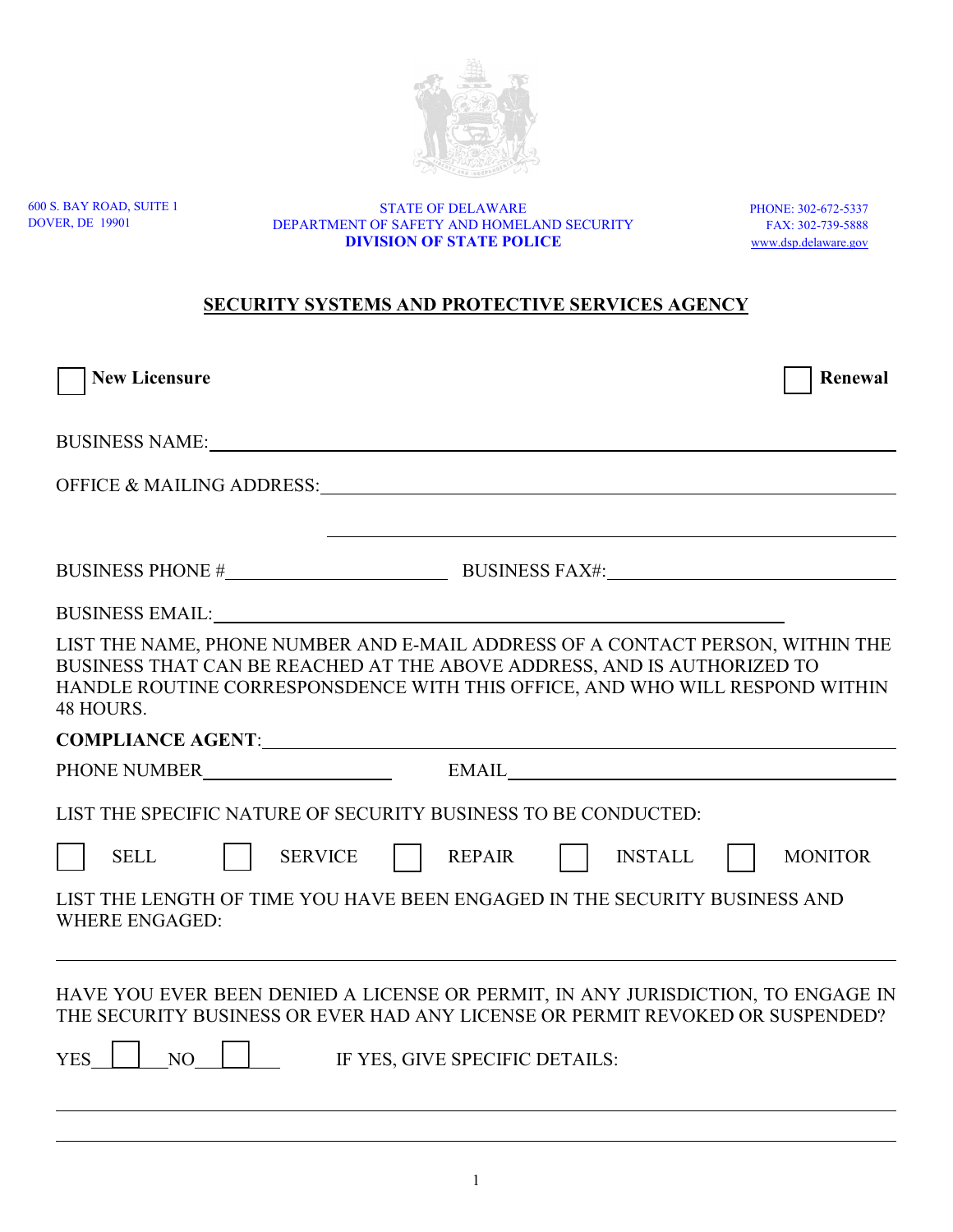| SOLE PROPRIETORSHIP    <br><b>CORPORATION</b><br><b>PARTNERSHIP</b><br><b>LLC</b><br>OTHER <b>Example 2008</b> The contract of the contract of the contract of the contract of the contract of the contract of the contract of the contract of the contract of the contract of the contract of the contract of the contr |
|--------------------------------------------------------------------------------------------------------------------------------------------------------------------------------------------------------------------------------------------------------------------------------------------------------------------------|
| IF SOLE PROPRIETORSHIP:                                                                                                                                                                                                                                                                                                  |
|                                                                                                                                                                                                                                                                                                                          |
| IF PARTNERSHIP, LIST EACH PARTNER:                                                                                                                                                                                                                                                                                       |
| PARTNER: New York Changes and Changes and Changes and Changes and Changes and Changes and Changes and Changes and Changes and Changes and Changes and Changes and Changes and Changes and Changes and Changes and Changes and                                                                                            |
| PARTNER: New York Contract the Contract of the Contract of the Contract of the Contract of the Contract of the Contract of the Contract of the Contract of the Contract of the Contract of the Contract of the Contract of the                                                                                           |
| PARTNER: New York Contract the Contract of the Contract of the Contract of the Contract of the Contract of the Contract of the Contract of the Contract of the Contract of the Contract of the Contract of the Contract of the                                                                                           |
| IF A CORPORATION OR LLC, LIST THE OFFICERS FOR THE FOLLOWING POSITIONS:                                                                                                                                                                                                                                                  |
| PRESIDENT: NATIONAL PRESIDENT:                                                                                                                                                                                                                                                                                           |
|                                                                                                                                                                                                                                                                                                                          |
|                                                                                                                                                                                                                                                                                                                          |
|                                                                                                                                                                                                                                                                                                                          |
| OTHER POSITION: University of the contract of the contract of the contract of the contract of the contract of the contract of the contract of the contract of the contract of the contract of the contract of the contract of                                                                                            |

## **IN THE EVENT OF ANY CHANGE IN MEMBERSHIP OF THE FIRM, OFFICERS, DIRECTORS, OR BUSINESS ADDRESS OF ANY LOCATION, YOU MUST NOTIFY THE SUPERINTENDENT OF THE DELAWARE STATE POLICE WITHIN TEN (10) WORKING DAYS. FAILURE TO GIVE SUCH NOTIFICATION SHALL BE SUFFICIENT CAUSE FOR REVOCATION OF YOUR LICENSE.**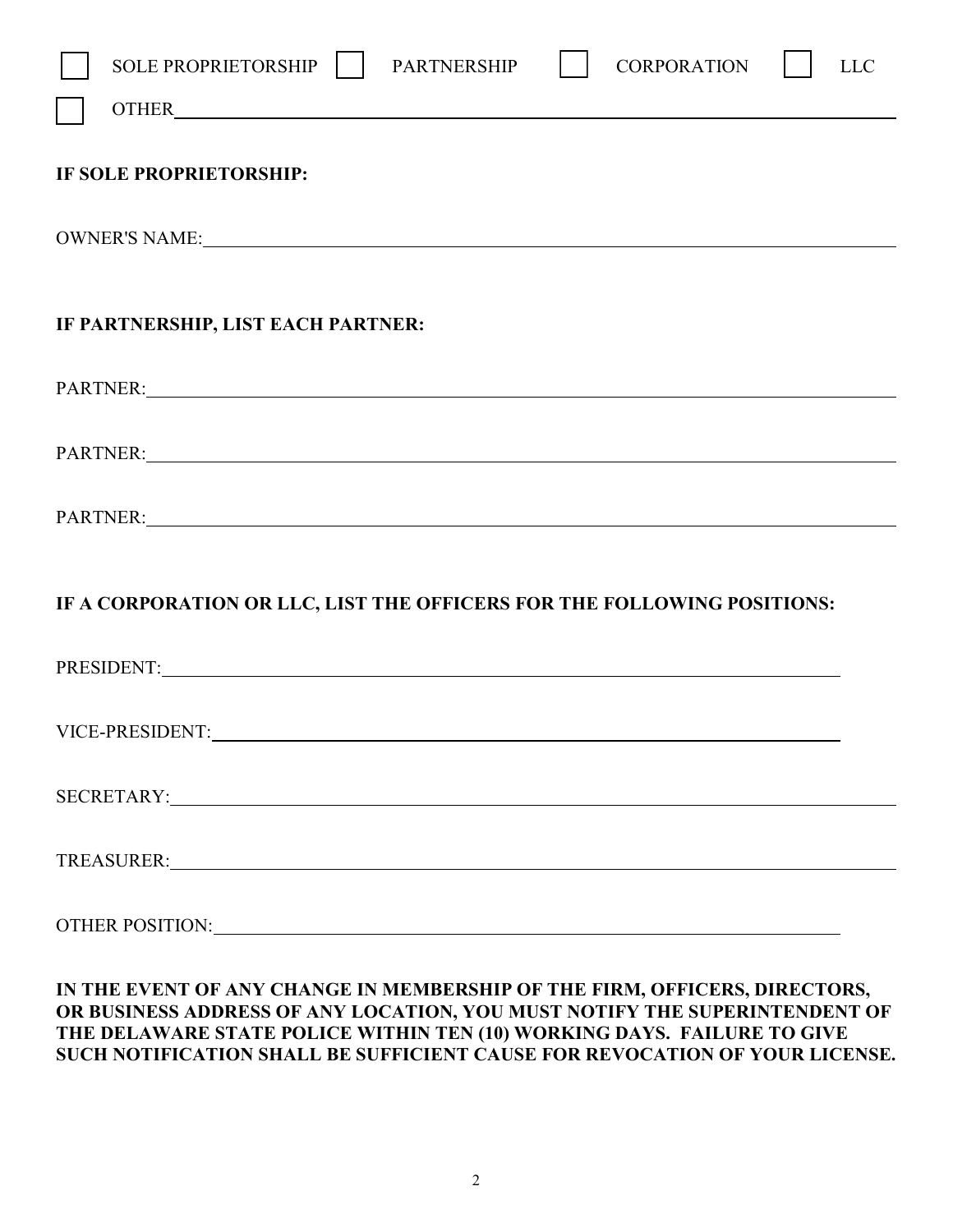## AFFIDAVIT

AS AN OWNER/PARTNER/CORPORATE OFFICER OF A SECURITY SYSTEMS & PROTECTIVE SERVICES AGENCY, I CERTIFY THAT I HAVE READ AND AM FAMILIAR WITH 24 **DEL. C.** CH. 12, THE SECURITY SYSTEMS AND PROTECTIVE SERVICES LAW. I HEREBY APPLY FOR A SECURITY SYSTEMS AND PROTECTIVE SERVICES BUSINESS LICENSE WITH THE UNDERSTANDING AND CONDITION THAT I WILL BE HELD IN STRICT COMPLIANCE WITH THE SECURITY SYSTEMS AND PROTECTIVE SERVICES LAW. I ALSO CERTIFY THAT I WILL BE HELD ACCOUNTABLE TO THE SUPERINTENDENT FOR THE ACTION AND GOOD CONDUCT OF EACH EMPLOYEE. I FURTHER CERTIFY THAT I AM A RESIDENT OF THE STATE OF \_\_\_\_\_\_\_\_\_\_\_\_\_\_\_\_\_\_\_\_\_\_\_\_\_\_\_\_\_.

I HEREBY CERTIFY THAT THE STATEMENTS GIVEN IN THIS APPLICATION ARE TRUE AND CORRECT.

DATE NAME

SUBSCRIBED AND SWORN TO BEFORE ME THIS \_\_\_\_\_\_\_\_ DAY OF \_\_\_\_\_\_\_\_\_\_\_\_\_\_\_\_\_\_\_\_\_\_\_\_\_\_

NOTARY PUBLIC

EXPIRATION DATE

APPLICATION EXPIRATION DATE: